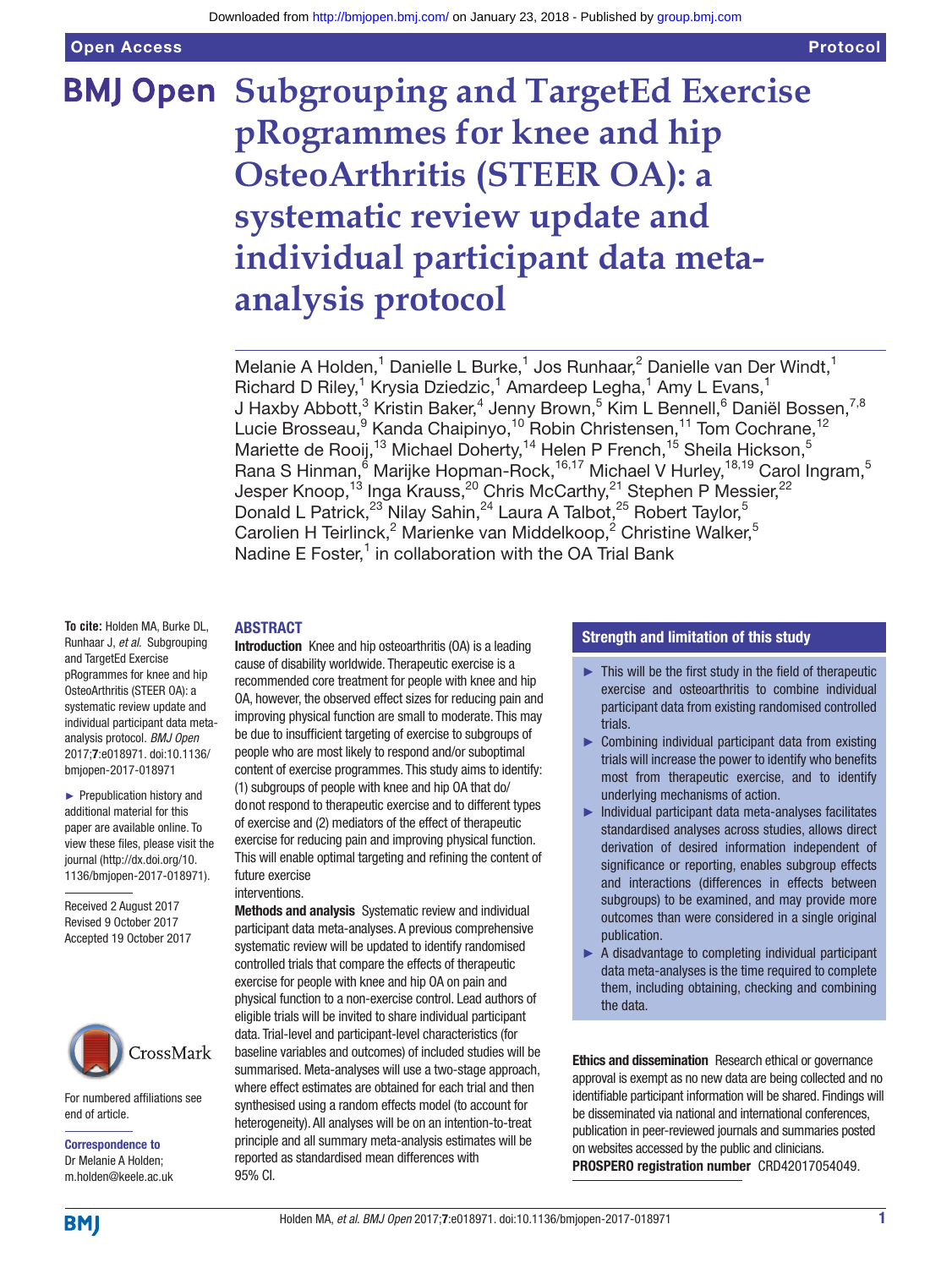# Open Access **INTRODUCTION**

Osteoarthritis (OA) can be defined as a clinical syndrome of joint pain accompanied by varying degrees of func-tional limitation and reduced quality of life.<sup>[1](#page-7-0)</sup> OA, particularly of the knee and hip, is one of the leading causes of disability worldwide, with an estimated global age-standardised prevalence of 3.8% (95% CI 3.6% to 4.1%) for knee OA and 0.85% (95% CI 0.74% to 1.02%) for hip OA.<sup>[2](#page-7-1)</sup> The burden of OA will increase as the population ages and the prevalence of obesity rises.<sup>23</sup>

No cure currently exists for OA and as such treatment strategies aim to reduce pain and improve physical function, and enhance quality of life.<sup>4</sup> Clinical guidelines, including the National Institute for Health and Care Excellence OA guidelines, $\frac{1}{2}$  consistently recommend therapeutic exercise as a core treatment for people with knee and hip OA.[5 6](#page-7-3) Therapeutic exercise involves participation in physical activity that is planned, structured, repetitive and purposeful for the improvement or maintenance of a specific health condition such as  $OA<sup>7</sup>$  It encompasses general aerobic exercise, strengthening, flexibility, balance or body-region specific exercises.<sup>[7](#page-7-4)</sup> Although both general (aerobic) exercise and strengthening exercise are recommended for people with knee and hip OA, limited information is available on the optimal prescription of therapeutic exercise (eg, the optimal type, dose, intensity and setting of exercise and how best to progress exercise)[.1](#page-7-0) Numerous systematic reviews and meta-analyses support the role of therapeutic exercise for knee and hip OA, consistently demonstrating that it can reduce pain and improve physical function. $8-10$  However, results from randomised controlled trials (RCTs) show the observed effect sizes from exercise interventions are small to moderate, can decline over time, and only approximately 50% of participants achieve a clinically important treatment response.<sup>11-13</sup> The modest average benefits obtained from therapeutic exercise could be due to the inclusion of subgroups of people who are unlikely to benefit from exercise, and thus the overall effect is closer to the null than if the trial had been solely undertaken in those that are likely to benefit.<sup>[4](#page-7-2)</sup> Better targeting of exercise treatments for people with knee and hip OA could potentially lead to improved treatment effects and patient outcomes, as well as more efficient use of healthcare services, in a similar way as demonstrated for low back pain. $^{14}$ <sup>15</sup> Such an approach requires the identification of subgroups who are likely to respond better to therapeutic exercise than others.

Little previous research has examined whether outcomes from exercise for OA vary for subgroups of people defined by individual-level characteristics (treatment effect moderators).<sup>16</sup> Exploratory secondary analyses of some RCTs suggest a range of potential moderators of the effects of exercise, including age, $17$ sex,<sup>18</sup> obesity,<sup>19</sup> pain severity and duration,<sup>1718</sup> functional ability,<sup>[18](#page-8-0)</sup> strength,<sup>20 21</sup> knee malalignment,<sup>19 20</sup> severity of joint damage,  $\frac{2}{2}$  anxiety and depression<sup>18</sup> and treatment outcome expectations.<sup>23</sup> However, post hoc analyses

have low statistical power to detect significant subgroup effects, and are at high risk of yielding spurious findings due to multiple testing.<sup>24</sup>Although these exploratory subgroup analyses are inconclusive, they add credence to the hypothesis that not all people with knee and hip OA respond similarly to exercise, with variability in effects related to individual-level characteristics.

Modest average benefits of therapeutic exercise in people with knee and hip OA may additionally be explained by suboptimal content of exercise programmes. Systematic reviews have identified various characteristics of exercise programmes that appear to be associated with larger effects, but with conflicting results. $\frac{10\,25}{25}$  Treatment mediators (causal links between treatment and outcome<sup>[16](#page-7-8)</sup>) of therapeutic exercise on OA symptoms are largely unknown, making it difficult to design therapeutic exercise programmes for optimal effects on symptoms. If true mediators were identified and targeted, the positive effects of therapeutic exercise may be improved. Increased muscle strength, decreased extension deficits and improved proprioception have been identified as potential working mechanisms for the positive effect of therapeutic exercise for knee OA, and increased muscle strength for hip  $OA<sup>26</sup>$  $OA<sup>26</sup>$  $OA<sup>26</sup>$  However, meta-analyses at the study-level (using aggregated study results)<sup>[26](#page-8-6)</sup> have been prone to study-level confounding regarding the identification of individual-level effects.[25 26](#page-8-7)

The investigation of individual response to exercise treatment, and the identification of factors that may cause differential response to such treatment or to particular components of exercise therapy, requires individual-level data analysis. To our knowledge, this type of trial data pooling and analysis has not yet been completed in the field of therapeutic exercise and OA. Although several systematic reviews are available, $8-10$  none use individual participant data (IPD). Given there are now over 60 RCTs of exercise for knee and hip  $OA<sub>10</sub><sup>10</sup>$  it is timely to combine IPD from these existing trials. This will increase the power to identify who benefits most from therapeutic exercise, and to identify underlying mechanisms of action.[27](#page-8-8) IPD meta-analysis facilitates standardised analyses across studies, allows direct derivation of desired information independent of significance or reporting, enables subgroup effects and interactions (differences in effects between subgroups) to be examined, and may provide longer follow-up, more participants and more outcomes than were considered in the original publication.<sup>27</sup> Therefore, IPD meta-analyses are potentially more reliable than traditional aggregate data meta-analyses for the identification of treatment effect moderators, may lead to different conclusions and may produce more clin-ically relevant results.<sup>[27](#page-8-8)</sup>

#### Aim

To identify (1) subgroups of people with knee and hip OA that respond/donot respond to therapeutic exercise and to different types of exercise (effect moderators) and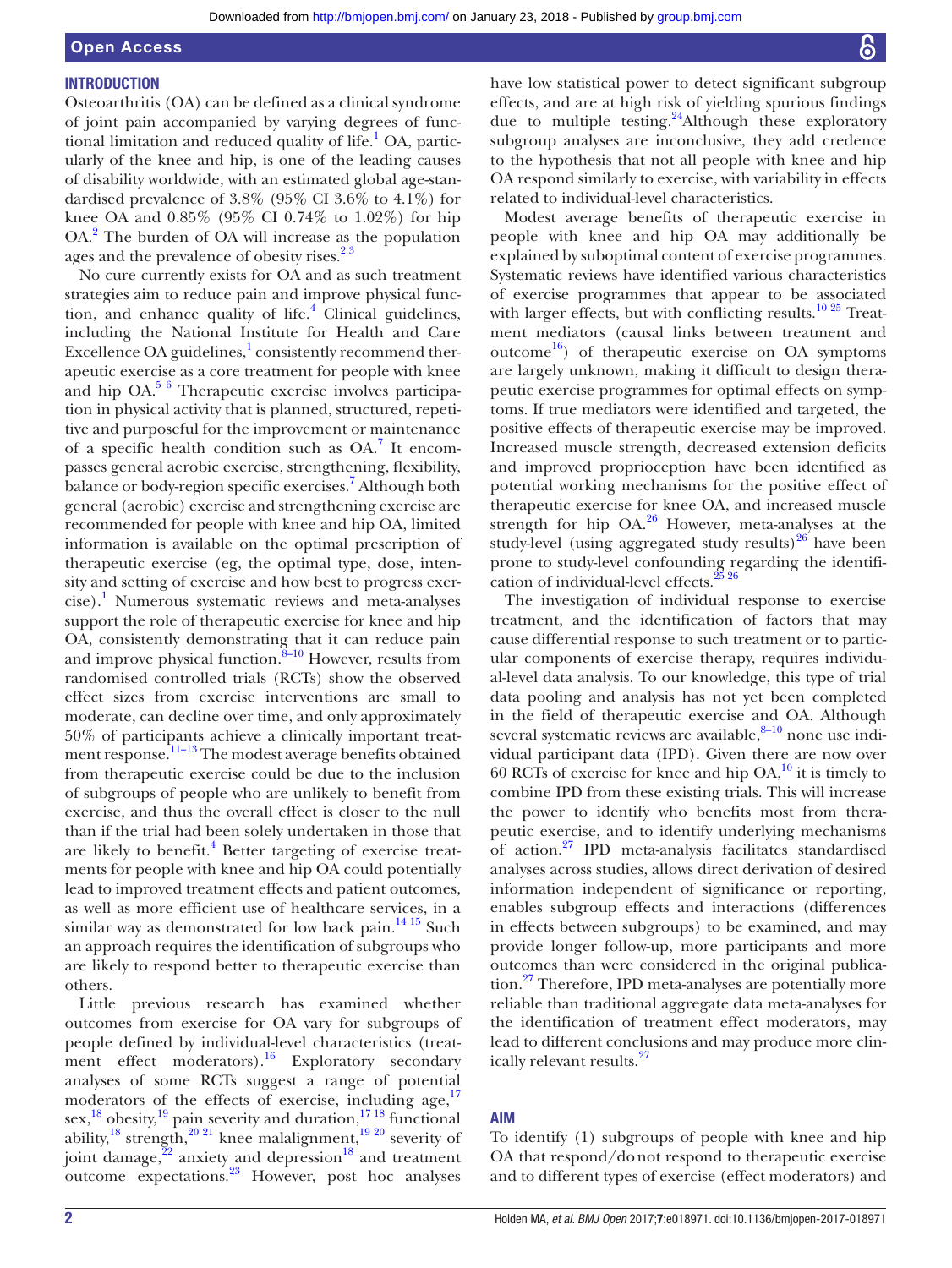(2) mediators of the effect of therapeutic exercise for reducing pain and improving physical function to facilitate better targeting of future exercise interventions and refine exercise programme content.

#### Specific analytic objectives

- 1. Determine the short-term (12 weeks), medium-term (6 months) and long-term (1year) overall effects of therapeutic exercise on pain and physical function for people with knee and hip OA compared with a non-exercise control.
- 2. Determine which study-level characteristics of therapeutic exercise interventions are associated with improved overall effects on pain and physical function in people with knee and hip OA, including the type, intensity, duration, setting and deliverer of exercise.
- 3. Identify individual-level characteristics of people with knee and hip OA that are associated with the shortterm, medium-term and long-term effects of therapeutic exercise on pain and physical function.
- 4. Identify individual-level characteristics of people with knee and hip OA that are associated with the effects of different characteristics of therapeutic exercise interventions; including the type, intensity, duration, setting and deliverer of exercise.
- 5. Investigate the effect estimates for objectives 1–4 in subgroups of people with only knee OA and only hip OA to examine whether they differ by joint site.
- 6. Evaluate the mediating effects of muscle strength (for people with knee and hip OA), proprioception (for people with knee OA) and extension deficits (for people with knee OA) in the association between therapeutic exercise and pain and physical function. The effects of individual and combined mediators will be explored.

#### Methods and analysis

We will update a previous systematic review<sup>[10](#page-7-10)</sup> to identify relevant RCTs and after agreement from trial leads, undertake an IPD meta-analysis. Our systematic review and meta-analysis will be completed in accordance with methods advocated by the Cochrane IPD meta-analysis group,<sup>28</sup> <sup>29</sup> and reported according to Preferred Reporting Items for Systematic Reviews and Meta-Analyses (PRISMA)-IPD guidance. $30$  Five members of the Research User Group at the Research Institute of Primary Care and Health Sciences, Keele University, have formed a Patient and Public Involvement and Engagement (PPIE) working group for this study. In line with  $INVOLVE<sup>31</sup>$  there will be PPIE involvement at every stage of the project. We will work in collaboration with the OA Trial Bank [\(www.oatrialbank.com\)](www.oatrialbank.com), an initiative established in 2010 to collect and analyse IPD of published RCTs in OA.[32 33](#page-8-12) The final IPD database will be deposited with the OA Trial Bank for the benefit of the wider OA research community.

#### Phase 1: trial identification

We previously conducted a systematic review that identified 60 RCTs of exercise interventions for people with knee and hip OA that are relevant for inclusion within this study.<sup>10</sup> We will update this review. The search strategy previously developed will be re-run from the date of the previous search (March 2012) in the following electronic databases: Medline, EMBASE, Cumulative Index to Nursing and Allied Health Literature, Association for Management Education and Development, Health Management Information Consortium, Cochrane Database of Systematic Reviews, Cochrane Controlled Clinical Trials, Database of Reviews of Effectiveness, National Health Service Economic Evaluations Database and Web of Science. Bibliographies of relevant review articles and included articles will be examined for additional potentially relevant trials. There will be no language restriction. Full search strategies for Medline and Embase are shown in online [supplementary appendix 1](https://dx.doi.org/10.1136/bmjopen-2017-018971).

#### Study selection

Full details of the study selection criteria are listed in [table](#page-3-0) 1. In summary, we will evaluate RCTs against the following inclusion criteria.

#### *Study population*

Adults aged ≥45 years with knee or hip OA; *intervention:* any land-based or water-based therapeutic exercise intervention regardless of content, duration, frequency or intensity; *comparator*: other forms of exercise or no exercise control group;

#### *Outcome measure*

At least one measure of self-reported pain or physical function;

#### *Study design*

RCTs. Trials will be excluded if they concern preoperative or postoperative therapeutic exercise, when exercise is combined with interventions other than advice/ education/self-management/motivational techniques (meaning treatment effects cannot clearly be attributed to the exercise), or if intervention groups receive identical therapeutic exercise interventions. Titles and abstracts of identified studies and subsequently full papers will be independently reviewed by two reviewers. A third reviewer will be consulted to resolve disagreements, if necessary.

#### Extraction of aggregate data

For each included trial, details on design, sample size, population characteristics (knee OA, hip OA or mixed), interventions (type, duration and exercise deliverer), comparator, candidate baseline variables (potential treatment moderators and mediators) and outcome assessment (type of outcome measure and length of follow-up) will be extracted and summarised into tables. Two reviewers will independently extract outcome data on self-report pain and/or physical function at time points nearest to 12 weeks, 6 months and 12 months postrandomisation.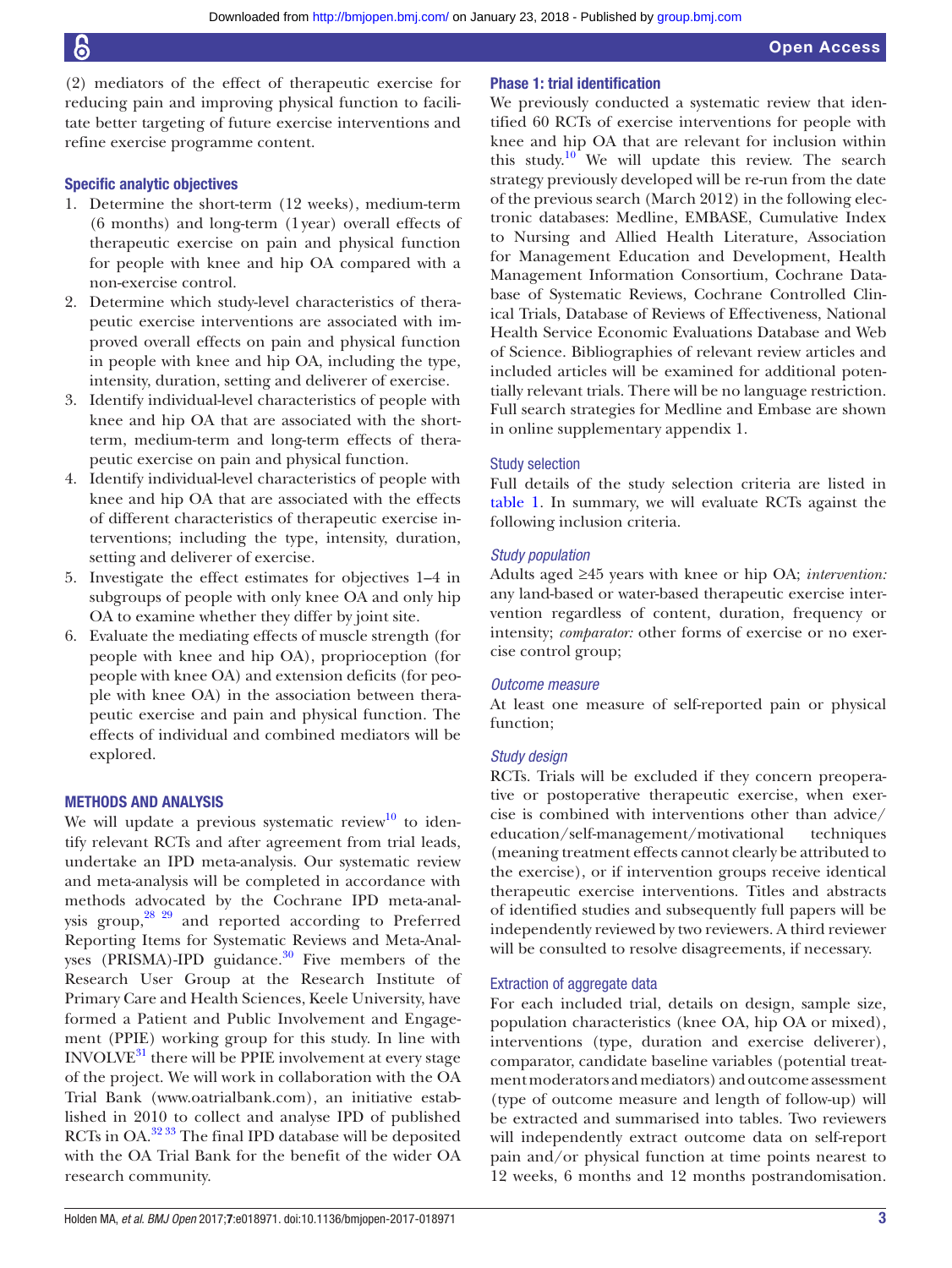Open Access

<span id="page-3-0"></span>

| Inclusion/exclusion criteria<br>Table 1 |                                                                                                                                                                                                                                                                                                                                                                                                |                                                                                                                                                                                                                                                                                                                                                                                                                                                                                                                                             |  |  |
|-----------------------------------------|------------------------------------------------------------------------------------------------------------------------------------------------------------------------------------------------------------------------------------------------------------------------------------------------------------------------------------------------------------------------------------------------|---------------------------------------------------------------------------------------------------------------------------------------------------------------------------------------------------------------------------------------------------------------------------------------------------------------------------------------------------------------------------------------------------------------------------------------------------------------------------------------------------------------------------------------------|--|--|
|                                         | <b>Inclusion criteria</b>                                                                                                                                                                                                                                                                                                                                                                      | <b>Exclusion criteria</b>                                                                                                                                                                                                                                                                                                                                                                                                                                                                                                                   |  |  |
| Population                              | Knee and/or hip pain in adults aged<br>$\geq$ 45 years (mean age $>$ 45 years)<br>▶ Knee and/or hip OA diagnosed by X-ray<br>▶ Knee and/or hip OA diagnosed according to<br>clinical criteria<br>▶ Knee and/or hip OA diagnosed by<br>healthcare professional<br>Self-reported knee and/or hip OA<br>NB: If population is mixed (eg, OA and RA,<br>include if over 50% of participants have OA | ▶ Knee and/or hip pain attributable to conditions other than OA<br>Non-musculoskeletal conditions<br>RA/other defined inflammatory rheumatological problems<br>Preoperative patients (people on waiting-lists for knee/hip<br>surgery, including total joint replacement)<br>▶ Postoperative patients (immediately following knee/hip surgery,<br>including total joint replacement)<br>People with 'patellofemoral pain syndrome' (overall a different<br>problem to 'OA')<br>Animal-based studies<br>$\triangleright$ Studies of children |  |  |
| Intervention                            | Any therapeutic exercise intervention (land<br>or water based), regardless of content,<br>duration, frequency or intensity                                                                                                                                                                                                                                                                     | $\triangleright$ Non-exercise interventions<br>Advice only to exercise or increase physical activity, including<br>within wider OA self-management programmes<br>Exercise or physical activity that was not specifically applied to<br>improve OA symptoms and function<br>Exercise combined with treatment modalities other than<br>advice/education/self-management/motivational techniques)<br>▶ Preoperative/postoperative exercise therapy, that is, exercise<br>immediately before, or following knee/hip surgery                     |  |  |
|                                         | Comparator ▶ Other forms of exercise (ie, different type,<br>duration, frequency or intensity of exercise<br>if sufficiently different from the intervention<br>arm)<br>No exercise control group (including usual<br>care, waiting list, placebo, attention control<br>or no treatment)<br>Sham treatment (eg, sham ultrasound)                                                               | If intervention groups receive identical therapeutic exercise<br>interventions (ie, no contrast existing between the intervention<br>groups)<br>$\blacktriangleright$ If the comparator is a different intervention other than usual<br>care, waiting list, placebo, attention control or no treatment (eg,<br>manual therapy, ultrasound, intra-articular injection, opioids,<br>weight loss, etc)                                                                                                                                         |  |  |
| Outcome<br>measure                      | Any self-reported measure of pain and/or<br>physical function                                                                                                                                                                                                                                                                                                                                  | No measure of self-reported pain and/or physical function                                                                                                                                                                                                                                                                                                                                                                                                                                                                                   |  |  |
| <b>Study</b><br>design                  | $\blacktriangleright$ RCT<br>▶ Quasi-RCT (where the method of allocation<br>is known, but is not considered strictly<br>random, eg, alternation, date of birth and<br>medical record number)                                                                                                                                                                                                   | Non-RCT study design<br>• Other study designs for example, surveys, observational<br>studies, pre-experiments and postexperiments (without a<br>control group), qualitative studies<br>$\triangleright$ Systematic reviews<br>$\triangleright$ RCT protocols                                                                                                                                                                                                                                                                                |  |  |

OA, osteo arthritis; RA, rheumatoid arthritis; RCT, randomised controlled trial.

Two reviewers will independently classify the exercise interventions of included trials, based on the following a priori defined characteristics:

*Frequency of exercise:* number of exercise sessions per week.

*Intensity of exercise:* low, moderate or high intensity (based on published information regarding target heart rate (<50% of maximum heart rate (MHR)=lowintensity, 50%–70%MHR=moderate intensity, >70%– 85%MHR=highintensity) or metabolic equivalent (MET) score (where heart rate information is unavailable) (MET score of <3= low intensity, MET 3–6=moderate intensity, MET >6=high intensity<sup>34 35</sup>; low or high impact (categorised based on the likely amount of compressive load and

whether both feet were intermittently off the ground. For example, cycling, swimming and walking=lowimpact; jogging, running and jumping=high impact).<sup>35</sup>

*Type of exercise:* predominantly strengthening (eg, quadriceps strengthening); predominantly general (aerobic) (eg, walking and swimming); predominantly mind– body (eg, yoga and tai-chi) $36$ ; mixed. As many trials are likely to include predominantly strengthening, we will classify subsets of predominantly non-weightbearing/ openkinetic chain strengthening exercise versus predominantly weightbearing/closedkinetic chain strengthening exercise.

*Duration of exercise programme:* short (less than 6 weeks) or longer durations of up to 12 weeks, and over 12 weeks;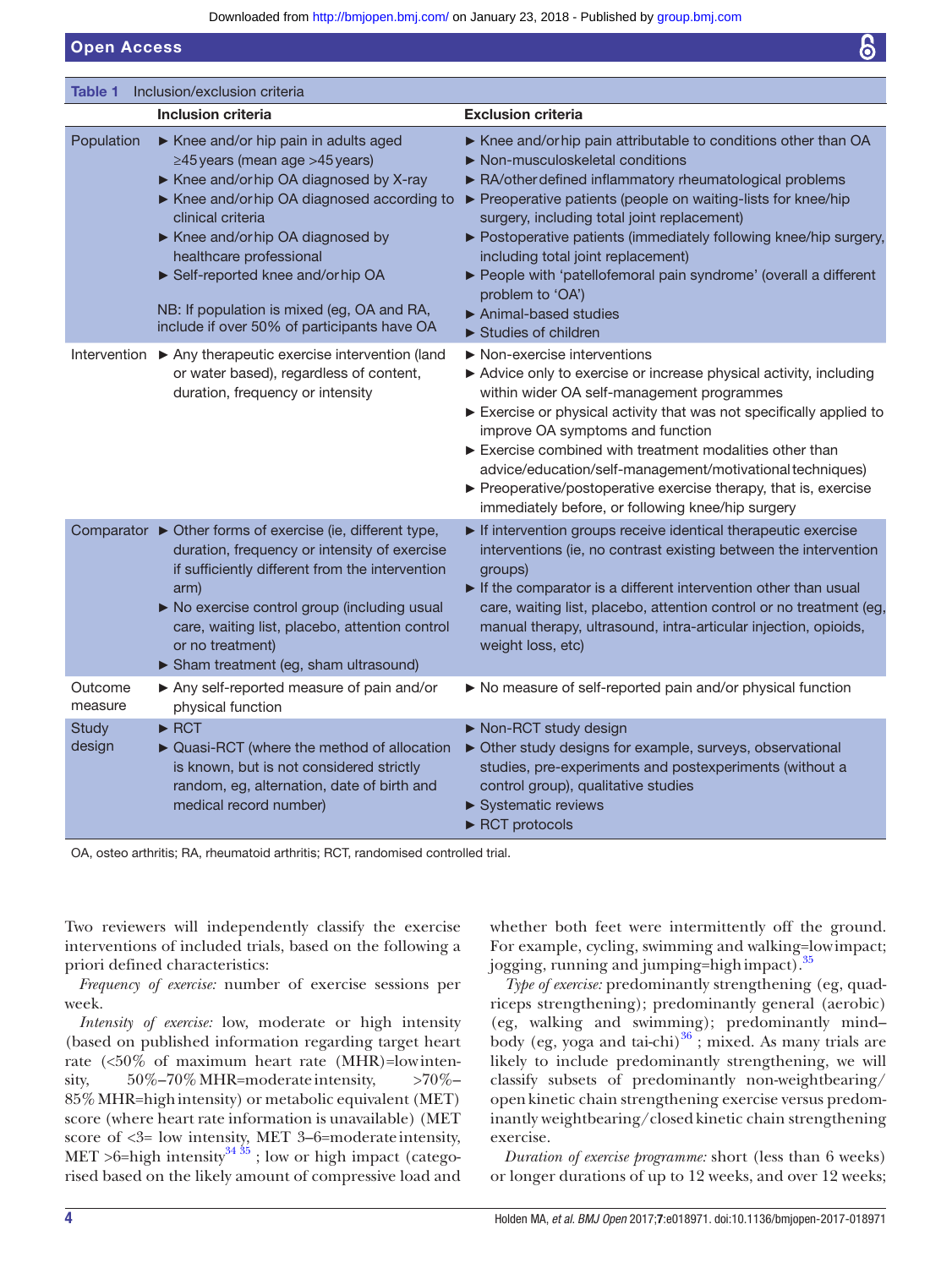total number of exercise sessions; booster sessions or no booster sessions.

*Setting of exercise:* group, individual or mixed; supervised in clinic, completed at home or mixed; face-to-face, remote exercise instruction or mixed.

*Exercise deliverer:* healthcare professionals, exercise specialists, peer or lay-led or mixed.

#### Phase 2: collection, checking and standardising individual participant data

In collaboration with, and following the procedures of, the OA Trial Bank, we will contact lead authors of identified trials to inform them about the study and invite them to share IPD. If the updated systematic review yields a large additional number of RCTs suitable for inclusion, and many authors are willing to share IPD, we may examine the likely power of the IPD meta-analysis accordingly to the trials promising their IPD using a simulation-based approach. $37$  The collection, cleaning and harmonisation of IPD is often resource intensive, $2838$  and therefore the power calculation will inform how much IPD is required in order to obtain sufficient power (eg, 80%) to evaluate our key objectives. If IPD is ultimately sought from a subset of studies, this will be based on study quality, sample size and improvement to power, and independent of effect size to avoid selection bias.[39](#page-8-17)

Once a data sharing agreement is in situ, datasets will be accepted in any form, provided all data are anonymised and variables and categories are adequately labelled in English. To ensure accurate pooling of data, each dataset will be converted to a common format and variables renamed in a consistent manner.

#### Variables of interest

IPD to be obtained (where available) will include the following:

#### Baseline measures

#### *Sociodemographic factors*

Age, sex, comorbidities, frailty, fatigue/vitality, quality of life, body mass index, baseline physical activity level, previous lower limb injury, work status (working yes/ no), manual versus non-manual work, previous physical load, family history of OA, socioeconomic status (education), social support, currently receiving other treatment, smoking status, motivation to exercise and previous knee injury/trauma.

#### *Psychological factors*

Anxiety/depression, self-efficacy, outcome expectations. Disease characteristics: pain location, pain elsewhere, pain severity, pain duration, central pain sensitisation, pain bothersomeness, physical function, stage of OA (early vs established  $OA<sup>40</sup>$ ), radiographic joint structure, evidence of synovitis and bone marrow lesions from MRIs and patellofemoral OA damage.

#### *Biomechanical factors*

Proprioception, static/dynamic alignment, strength of hip and lower limb musculature, range of movement, leg length discrepancy and developmental hip abnormalities/ deformities.

#### *Outcome measures*

All self-report pain and physical function outcome data at time-points nearest to 12 weeks (short-term), 6 months (mid-term) and 1year (long-term) postrandomisation. If more than one measure of self-reported pain and physical function are reported, we will chose the highest in the hierarchy of outcome measures, as recommended by the Cochrane Musculoskeletal Review Group.<sup>41</sup> For pain these are: (1) pain overall; (2) pain on walking; (3) Western Ontario and McMaster Universities Osteoarthritis Index (WOMAC) pain subscale; (4) pain on activities other than walking; (5) WOMAC global scale; (6) Lequesne osteoarthritis index global score; (7) other algofunctional scale; (8) patient's global assessment; (9) physician's global assessment (10) other outcome and (11) no continuous outcome reported. For physical function, these are: (1) global disability score; (2) walking disability; (3) WOMAC disability subscore; (4) composite disability scores other than WOMAC; (5) disability other than walking; (6) WOMAC global scale; (7) Lequesne osteoarthritis index global score; (8) other algofunctional scale. Additionally, strength of hip and lower limb musculature, range of movement (total range of motion, maximal flexion, maximal extension and extension deficit), and proprioception measures will be obtained during and directly postintervention.

#### Data quality assurance

We will evaluate the IPD from each trial to ensure the ranges of included variables are reasonable, and missing data will be checked against the original trial report. We will attempt to re-produce the results included in each initial trial publication, including baseline characteristics and self-reported pain and physical function at a time point nearest to 12 weeks, 6 months and 1year postrandomisation. Discrepancies or missing information will be discussed and clarified with original trial authors. Where discrepancies cannot be explained the trial data will be excluded from the analysis. Individual trial datasets will be combined to form a new master dataset with a variable added to indicate the original trial.

#### Assessment of risk of bias

We will use the Cochrane collaboration's tool for assessing risk of bias, based on publications of the included trials.<sup>[42](#page-8-20)</sup> Two researchers will independently grade risk of bias (unclear, high or low risk of bias) based on sequence generation, allocation concealment, blinding of outcome assessor, incomplete outcome data and selective outcome reporting. Trial design, conduct and analysis methods will be clarified with principal investigators. Additionally, IPD will be directly checked for key potential biases, including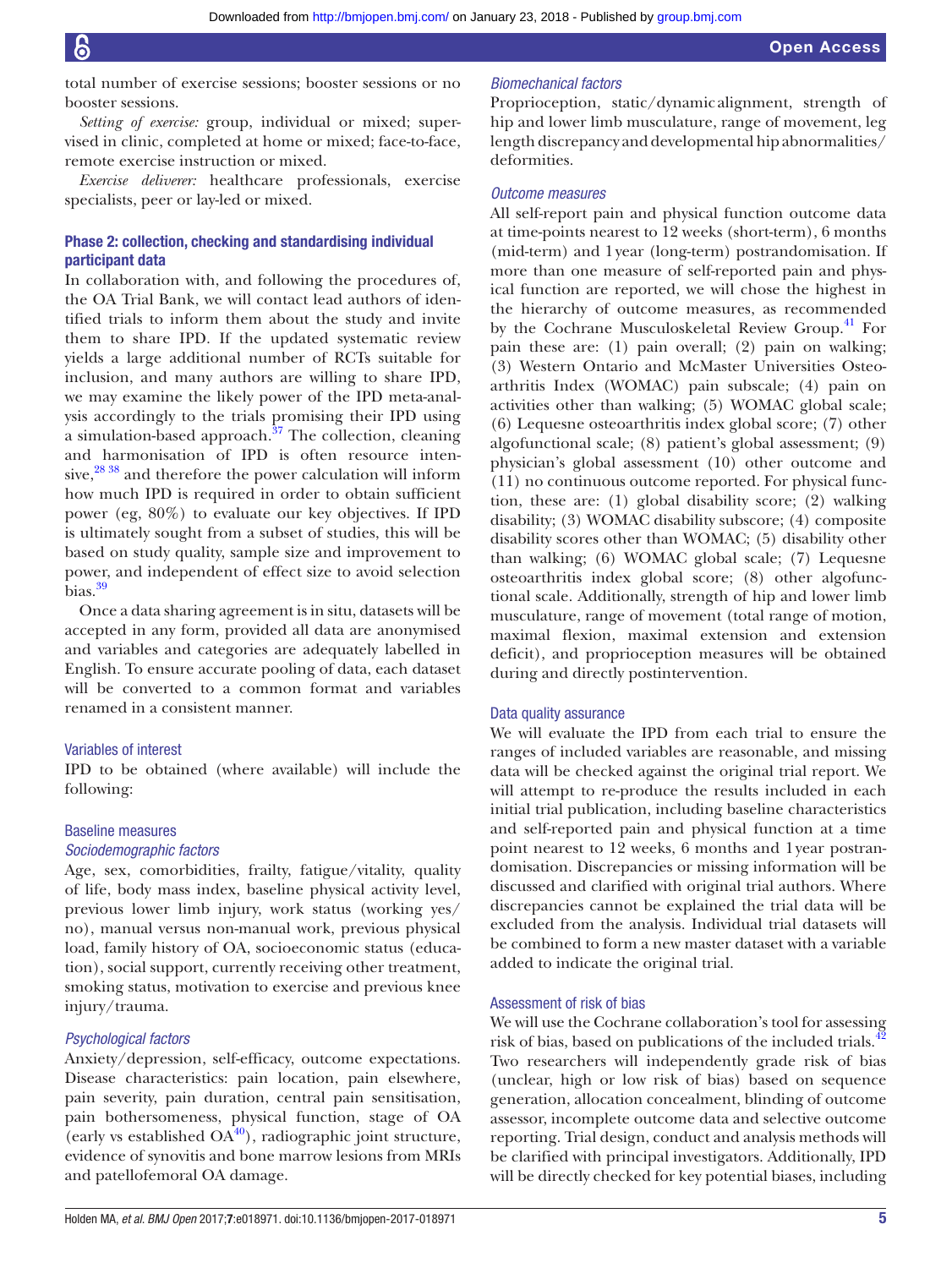#### Open Access

whether baseline participant characteristics are balanced by arm. It will also be checked to ensure that data on all or as many randomised participants as possible are included, and any additional relevant outcome data from trials will be obtained.

#### Part 3: statistical analyses

We will describe trial-level and participant-level characteristics (for baseline variables and outcomes) of included studies and examine if RCTs for which IPD are obtained are representative of the full set of existing RCTs by comparing key study characteristics, for example, country of origin and sample size. All meta-analyses, apart from the mediation analyses (objective 6 below), will use a two-stage approach, where each trial is analysed separately in the first stage (which accounts for clustering of participants within trials) to produce effect estimates of interest, which are then synthesised in the second stage to produce summary meta-analysis results based on a random effects model (to account for between-trial heterogeneity). $26$  Analyses will be on an intention-to-treat principle and all summary estimates will be reported with 95% CI and P values, with approaches such as Hartung-Knapp used to account for uncertainty of variance estimates. $43/44$  Under a 'missingat-random' assumption, individuals with partially missing outcome data will be included in analyses without imputation using a longitudinal data meta-analysis framework. If there is a considerable amount of missing baseline data (>5% of patients have one or more missing values) for particular variables of interest (such as potential individual-level effect moderators) this will be handled using within-study multiple imputation<sup>45</sup> and Rubin's rule to estimate effects from imputed datasets.<sup>[46](#page-8-23)</sup> All analyses will be carried out using Stata  $14.1^{47}$  $14.1^{47}$  $14.1^{47}$  or SAS 9.3.<sup>[48](#page-8-25)</sup>

#### Objective 1

For the meta-analysis to estimate an overall intervention effect (at 12 weeks, 6 months and 1year) for self-reported pain and physical function, all available comparisons will be grouped into any exercise intervention versus a non-exercise control. Most outcomes will be continuous, so linear regression models will be fitted in the first stage. Longitudinal models will be used to account for the correlation between outcome values at the multiple timepoints[.49](#page-8-26) For each trial, the model will include baseline pain/physical function, treatment, time and treatment by time interaction terms. The second stage requires a multivariate meta-analysis framework, which jointly syntheses the treatment effect estimates from the multiple timepoints across trials.<sup>50</sup> Given the likely heterogeneity in the intervention effects across trials (eg, due to variability in patient characteristics), we will assume a multivariate random-effects meta-analysis model to estimate the summary results of interest using restricted maximum likelihood estimation. Heterogeneity in treatment effects across trials will be summarised by the estimated betweentrial variance  $(\tau^2)$  and multivariate I<sup>2</sup> statistics.

#### Objective 2

To determine which characteristics of exercise are associated with differences in overall effects, the meta-analysis approach in objective 1 will be repeated for particular subgroups of exercise interventions, including types, intensities, duration, setting or deliverer of exercise. To formally evaluate (although indirect) differences between exercise subgroups, meta-regression will be used. Trials comparing two different forms of exercise interventions will also be summarised, as these give direct (within-trial) information, which is preferable to indirect information. As appropriate, a sensitivity analysis will be performed to include direct and indirect evidence in one large (network) meta-analysis model.

#### Objectives 3 and 4

The IPD will be further analysed to examine treatment effect modification at the patient level, where individual patient characteristics are associated with differences in response to exercise. The models fitted in each trial will additionally include interaction terms between the intervention and patient-level covariates of interest to test effect modification. The interaction effect estimates at each time-point will then be pooled across trials using a multivariate random-effects meta-analysis. Covariates will be mean centred to aid the translation of results. Analyses of different exercise interventions (objective 4) will also be extended to examine treatment–covariate interactions in the same way, and identify subgroups of individuals likely to benefit most from specific types, intensities, duration, setting and deliverer of exercise.

#### Objective 5

The analyses described for objectives 1–4 will be repeated in subgroups of people with only knee OA and only hip OA to examine whether the effect estimates differ by joint site.

#### Objective 6

As depicted in [figure](#page-6-0) 1A, in a mediation analysis an exposure can affect the outcome either through the mediator  $(E\rightarrow M\rightarrow O)$  or through other pathways  $(E\rightarrow O)$ . Using the counterfactual approach,<sup>51</sup> the *total effect* of the exposure (exercise therapy) on the outcome (pain/physical function) through both pathways is determined. This effect can be decomposed into two components: the *direct effect* and the *indirect effect*. The *direct effect* refers to the causal pathway by which exercise therapy has an effect on pain/ physical function not through the mediator. The *indirect effect* refers to the effect of exercise therapy that operates solely through the mediator under investigation. The counterfactual approach also allows for multiple mediators ([figure](#page-6-0) 1B).<sup>51</sup> Given the fact that in this approach the *total effect* can be decomposed into the *direct* and *indirect effects*, the percentage mediated by the mediator(s) can be calculated as an estimation of their importance.

In an one-stage approach, first the effect of the intervention (*a*) on the outcome (*Y*) will be determined,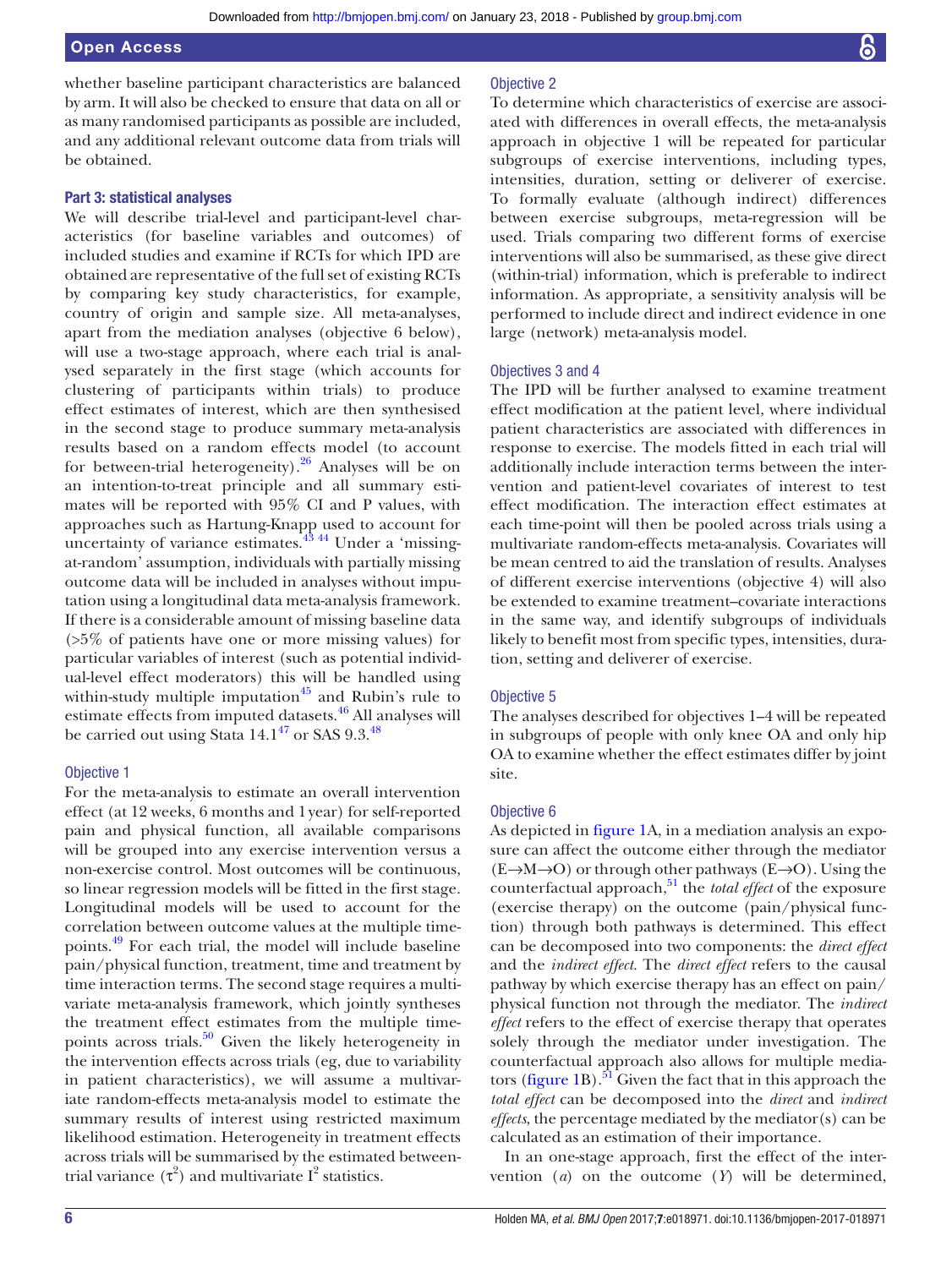

Figure 1 Causal pathway of potential mediators: (A) single mediator and (B) multiple mediators.

controlling for the mediator (*m*) under investigation and potential mediator-outcome confounders (*c*), using this model:

$$
E[Na, m, c] = \theta_0 + \theta_1 a + \theta_2 m + \theta_3 a m + \theta_4 c
$$

Next, the effect of the intervention on the mediator is determined, using this model:

$$
\mathbb{E}[M|a, c] = \beta_0 + \beta_1 a + \beta_2 c
$$

A single covariate will be added to both regression models to indicate each study, in order to adjust for possible residual confounding by study differences. Using these models, where θi and βi are the regression coefficients, the natural direct effect (NDE) and natural indirect effect (NIE) are defined as:

$$
NDE = \{\theta_1 + \theta_3(\beta_0 + \beta_1 a + \beta_2 c)\}\
$$

NIE =  $(\theta_2 \beta_1 + \theta_3 \beta_1 a)$  and the total effect (TE) is equal to the sum of NDE and NIE. $49$  Hence, the percentage mediated will be calculated by dividing NIE by TE and multiply this by 100%.

For knee OA, the mediating effect of upper leg muscle strength, extension deficits and proprioception will initially be analysed separately, using all data available for the IPD data meta-analysis. The effect of each potential mediator will then be evaluated adjusting for the other mediators in a multi-moderator model [\(figure](#page-6-0) 1B). In the latter, a separate linear regression model will be calculated for each mediator $51$  and the NIE, hence the percentage mediated, of each mediator can be calculated.

For hip OA, only the effect of muscle strength will be evaluated since this was the only factor indicated as a potential mediator in a systematic review. $26$  In all analyses, the mediator will be defined as the absolute change from preintervention to postintervention. Therefore, the outcome measures that will be used will be those measured as close as possible to the end of the intervention period and to the measurement of the mediator(s) under investigation. All analyses will be run with and without stratification for type of exercise intervention.

#### Sensitivity analysis: investigation of risk of bias

Effect estimates will be explored using data only from trials deemed to be at low risk of bias from: random sequence generation; allocation concealment; blinded <span id="page-6-0"></span>outcome assessment; incomplete outcome data; and trials deemed to be at low risk of bias across all domains.

Open Access

#### *Unavailable IPD*

For trials where IPD were not obtained, we will seek to extract suitable aggregate data from their trial publications and combine these with the IPD trials using suitable statistical methods, to determine whether conclusions remain the same.<sup>27</sup> This is only likely to be possible when examining overall effects, as subgroup differences (interactions) are rarely reported.

#### *Investigation of small study effects*

In meta-analyses of 10 trials or more, contour-enhanced funnel plots and tests for asymmetry will be used to investigate small trial effects and the potential for publication bias. Restriction to 10 trials is because there is low power to detect small trial effects with few studies.<sup>52</sup>

#### Ethics and dissemination

Research ethical or governance approval is exempt for this study as no new data are being collected.<sup>53 54</sup> Findings will be presented at national (UK) and international conferences and submitted for publication in highquality peer review journals. We will more broadly disseminate the results to physiotherapists, GPs, practice nurses, orthopaedic surgeons, patients and the general public both nationally and internationally by posting summaries on university websites, placing summaries in local healthcare settings and sending a summary to relevant groups and organisations for wider dissemination, for example, Osteoarthritis Research Society International, the European League Against Rheumatism, the American College of Rheumatology and Arthritis Research UK. Our PPIE working group will assist in developing plain English summaries and will jointly write articles that will be sent to newspapers, news websites, radio and other news media for wider dissemination.

#### Author affiliations

<sup>1</sup> Arthritis Research UK Primary Care Centre, Research Institute of Primary Care and Health Sciences, Keele University, Keele, UK

<sup>2</sup>Department of General Practice, Erasmus University Medical Center Rotterdam, Rotterdam, The Netherlands

<sup>3</sup>Department of Surgical Sciences, Centre for Musculoskeletal Outcomes Research, Orthopaedic Surgery Section, Dunedin School of Medicine, University of Otago, Dunedin, New Zealand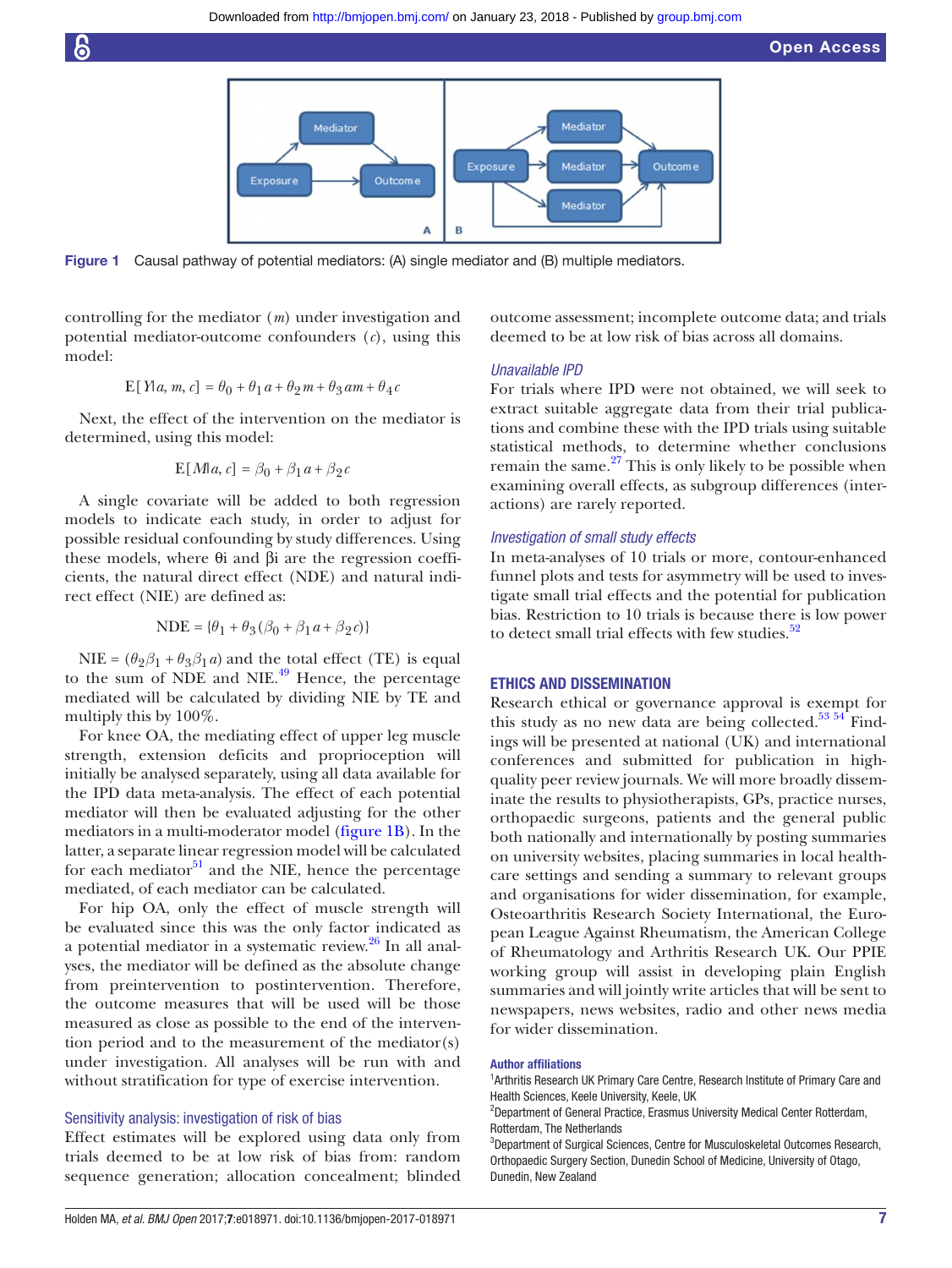4 Sargent College, Boston University, Boston, Massachusetts, USA

5 Research User Group, Arthritis Research UK Primary Care Centre, Research Institute of Primary Care and Health Sciences, Keele University, Keele, UK <sup>6</sup>Department of Physiotherapy, Centre for Health, Exercise & Sports Medicine, University of Melbourne, Melbourne, Victoria, Australia

<sup>7</sup> Faculty of Health, ACHIEVE Centre of Expertise, Amsterdam University of Applied Sciences, Amsterdam, The Netherlands

<sup>8</sup> Coronel Institute of Occupational Health, Academic Medical Center, University of Amsterdam, Amsterdam, The Netherlands

<sup>9</sup> Faculty of Health Sciences, School of Rehabilitation Sciences, University of Ottawa, Ottawa, Canada

<sup>10</sup>Division of Physical Therapy, Faculty of Health Science, Srinakharinwirot University, Bangkok, Thailand

<sup>11</sup> Musculoskeletal Statistics Unit, The Parker Institute, Frederiksberg and Bispebjerg Hospital, Copenhagen, Denmark

<sup>12</sup>Centre for Research Action in Public Health, University of Canberra, Bruce, Australian Capital Territory, Australia

<sup>13</sup>Amsterdam Rehabilitation Research Centre, Centre for Rehabilitation and Rheumatology, Reade, Amsterdam, The Netherlands

<sup>14</sup>Academic Rheumatology, University of Nottingham, Nottingham, Nottinghamshire, UK

<sup>15</sup>School of Physiotherapy, Royal College of Surgeons in Ireland, Dublin, Ireland  $16$  TNO Netherlands Organisation for Applied Scientific Research, Leiden, The **Netherlands** 

<sup>17</sup>Department of Public and Occupational Health, EMGO Institute for Health and Care Research, VU University Medical Center, Amsterdam, The Netherlands

<sup>18</sup>Faculty of Health, Social Care and Education, St George's University of London and Kingston University, London, UK

19Health Innovation Network South London, London, UK

<sup>20</sup>Department of Sports Medicine, Medical Clinic, University Hospital of Tübingen, Tübingen, Germany

21Manchester Movement Unit, Manchester School of Physiotherapy, Manchester Metropolitan University, Manchester, UK

 $22$  J.B. Snow Biomechanics Laboratory, Department of Health and Exercise Science, Worrell Professional Center, Wake Forest University, Winston Salem, USA

<sup>23</sup>Department of Health Services, University of Washington, Seattle, Washington, USA

<sup>24</sup>Department of Physical Medicine and Rehabilitation, Medical Faculty, Balikesir University, Balikesir, Turkey

<sup>25</sup>Department of Neurology, University of Tennessee Health Science Center, College of Medicine, Memphis, Tennessee, USA

Contributors MAH, DLB, JR, DvdW, RDR, KD, NEF contributed to the initial conception of the study. MAH, DLB, JR, DvdW, RDR, KD, AL, ALE, HA, KB, JB, KLB, DB, LB, KC, RC, TC, MdR, MD,HPF, SH, RSH, MHR, MVH, CI, JK, IK, CM, SPM, DLP, NS, LAT, RT, CHT, MvM, CW and NEF made a substantial contribution to the design of the work. MAH, DLB and JR drafted the manuscript. MAH, DLB, JR, DvdW, RDR, KD, AL, ALE, HA, KB, JB, KLB, DB, LB, KC, RC, TC, MdR, MD,HPF, SH, RSH, MHR, MVH, CI, JK, IK, CM, SPM, DLP, NS, LAT, RT, CHT, MvM, CW and NEF revised the manuscript and approved the final submission. The OA Trial Bank steering committee peer reviewed and approved the study protocol. The guarantor of the review is NEF.

Funding This work is supported by a Grant from the Chartered Society of Physiotherapy Charitable Trust (grant no PRF/16/A07), and the National Institute for Health Research (NIHR) School of Primary Care Research (grant no 531). MAH was supported by a National Institute for Health Research (NIHR) School of Primary Care Research Fellowship. DLB is currently supported by a NIHR School of Primary Care Research Fellowship. JR received partial funding from a grant of the Dutch Arthritis Foundation for their center of excellence 'osteoarthritis in primary care'. KB is funded by an Australian National Health and Medical Research Council Fellowship (no 1058440). Musculoskeletal Statistics Unit, The Parker Institute, Bispebjerg and Frederiksberg Hospital (RC) is supported by a core grant from the Oak Foundation (OCAY-13-309). DvdW is a member of PROGRESS Medical Research Council Prognosis Research Strategy (PROGRESS) Partnership (G0902393/99558). KD is part-funded by a Knowledge Mobilisation Research Fellowship (KMRF-2014-03-002) from the NIHR and the NIHR Collaborations for Leadership in Applied Health Research and Care West Midlands. RSH is supported by an Australian Research Council Future Fellowship (FT130100175). NEF, a NIHR Senior Investigator, is supported through an NIHR Research Professorship (NIHR-RP-011-015). The funders did not influence the study design or the writing of this article.

Disclaimer The views expressed in this publication are those of the authors and not necessarily those of the NHS, the NIHR or the Department of Health.

Competing interests None declared.

Provenance and peer review Not commissioned; externally peer reviewed.

Data sharing statement After this study has been completed, the individual participant data gathered will be deposited with the OA Trial Bank for the benefit of the wider OA community. Requests for future use of the data will be considered by the OA Trial Bank and individual trial principal investigators, as applicable.

Open Access This is an Open Access article distributed in accordance with the terms of the Creative Commons Attribution (CC BY 4.0) license, which permits others to distribute, remix, adapt and build upon this work, for commercial use, provided the original work is properly cited. See: [http://creativecommons.org/](http://creativecommons.org/licenses/by/4.0/) [licenses/by/4.0/](http://creativecommons.org/licenses/by/4.0/)

© Article author(s) (or their employer(s) unless otherwise stated in the text of the article) 2017. All rights reserved. No commercial use is permitted unless otherwise expressly granted.

#### **REFERENCES**

- <span id="page-7-0"></span>1. National Institute for Health and Care Excellence. *Osteoarthritis: care and management in adults. NICE clinical guideline 177*. London: Royal College of Physicians, 2014.
- <span id="page-7-1"></span>2. Cross M, Smith E, Hoy D, *et al*. The global burden of hip and knee osteoarthritis: estimates from the global burden of disease 2010 study. *[Ann Rheum Dis](http://dx.doi.org/10.1136/annrheumdis-2013-204763)* 2014;73:1323–30.
- 3. Lawrence RC, Felson DT, Helmick CG, *et al*. National Arthritis Data Workgroup. Estimates of the prevalence of arthritis and other rheumatic conditions in the United States. Part II. *[Arthritis Rheum](http://dx.doi.org/10.1002/art.23176)* 2008;58:26–35.
- <span id="page-7-2"></span>4. Bennell KL, Hall M, Hinman RS. Osteoarthritis year in review 2015: rehabilitation and outcomes. *[Osteoarthritis Cartilage](http://dx.doi.org/10.1016/j.joca.2015.07.028)* 2016;24:58–70.
- <span id="page-7-3"></span>5. Brosseau L, Rahman P, Toupin-April K, *et al*. A systematic critical appraisal for non-pharmacological management of osteoarthritis using the appraisal of guidelines research and evaluation II instrument. *[PLoS One](http://dx.doi.org/10.1371/journal.pone.0082986)* 2014;9:e82986.
- 6. Nelson AE, Allen KD, Golightly YM, *et al*. A systematic review of recommendations and guidelines for the management of osteoarthritis: the chronic osteoarthritis management initiative of the U.S. bone and joint initiative. *[Semin Arthritis Rheum](http://dx.doi.org/10.1016/j.semarthrit.2013.11.012)* 2014;43:701–12.
- <span id="page-7-4"></span>7. Nicolson PJA, Bennell KL, Dobson FL, *et al*. Interventions to increase adherence to therapeutic exercise in older adults with low back pain and/or hip/knee osteoarthritis: a systematic review and metaanalysis. *[Br J Sports Med](http://dx.doi.org/10.1136/bjsports-2016-096458)* 2017;51:791–9.
- <span id="page-7-5"></span>8. Fransen M, McConnell S, Harmer AR, *et al*. Exercise for osteoarthritis of the knee. *[Cochrane Database Syst Rev](http://dx.doi.org/10.1002/14651858.CD004376.pub3)* 2015;(1):CD004376.
- 9. Fransen M, McConnell S, Hernandez-Molina G, *et al*. Exercise for osteoarthritis ofthe hip. *Cochrane Database Syst Rev* 2014;(4):CD007912.
- <span id="page-7-10"></span>10. Uthman OA, van der Windt DA, Jordan JL, *et al*. Exercise for lower limb osteoarthritis: systematic review incorporating trial sequential analysis and network meta-analysis. *[BMJ](http://dx.doi.org/10.1136/bmj.f5555)* 2013;347:f5555.
- <span id="page-7-6"></span>11. Christensen R, Henriksen M, Leeds AR, *et al*. Effect of weight maintenance on symptoms of knee osteoarthritis in obese patients: a twelve-month randomized controlled trial. *[Arthritis Care Res](http://dx.doi.org/10.1002/acr.22504)* 2015;67:640–50.
- 12. Foster NE, Thomas E, Barlas P, *et al*. Acupuncture as an adjunct to exercise based physiotherapy for osteoarthritis of the knee: randomised controlled trial. *[BMJ](http://dx.doi.org/10.1136/bmj.39280.509803.BE)* 2007;335:436.
- 13. Foster NE, Nicholls E, Holden MA, *et al*. Improving the effectiveness of exercise therapy for older adults with knee pain: a pragmatic randomised controlled trial (the beep trial). *[Physiotherapy](http://dx.doi.org/10.1016/j.physio.2015.03.633)* 2015;101:e404–5.
- <span id="page-7-7"></span>14. Foster NE, Hill JC, O'Sullivan P, *et al*. Stratified models of care. *[Best](http://dx.doi.org/10.1016/j.berh.2013.10.005)  [Pract Res Clin Rheumatol](http://dx.doi.org/10.1016/j.berh.2013.10.005)* 2013;27:649–61.
- 15. Hill JC, Whitehurst DG, Lewis M, *et al*. Comparison of stratified primary care management for low back pain with current best practice (STarT Back): a randomised controlled trial. *[Lancet](http://dx.doi.org/10.1016/S0140-6736(11)60937-9)* 2011;378:1560–71.
- <span id="page-7-8"></span>16. Kraemer HC, Wilson GT, Fairburn CG, *et al*. Mediators and moderators of treatment effects in randomized clinical trials. *[Arch](http://dx.doi.org/10.1001/archpsyc.59.10.877)  [Gen Psychiatry](http://dx.doi.org/10.1001/archpsyc.59.10.877)* 2002;59:877–83.
- <span id="page-7-9"></span>17. Wright AA, Cook CE, Flynn TW, *et al*. Predictors of response to physical therapy intervention in patients with primary hip osteoarthritis. *[Phys Ther](http://dx.doi.org/10.2522/ptj.20100171)* 2011;91:510–24.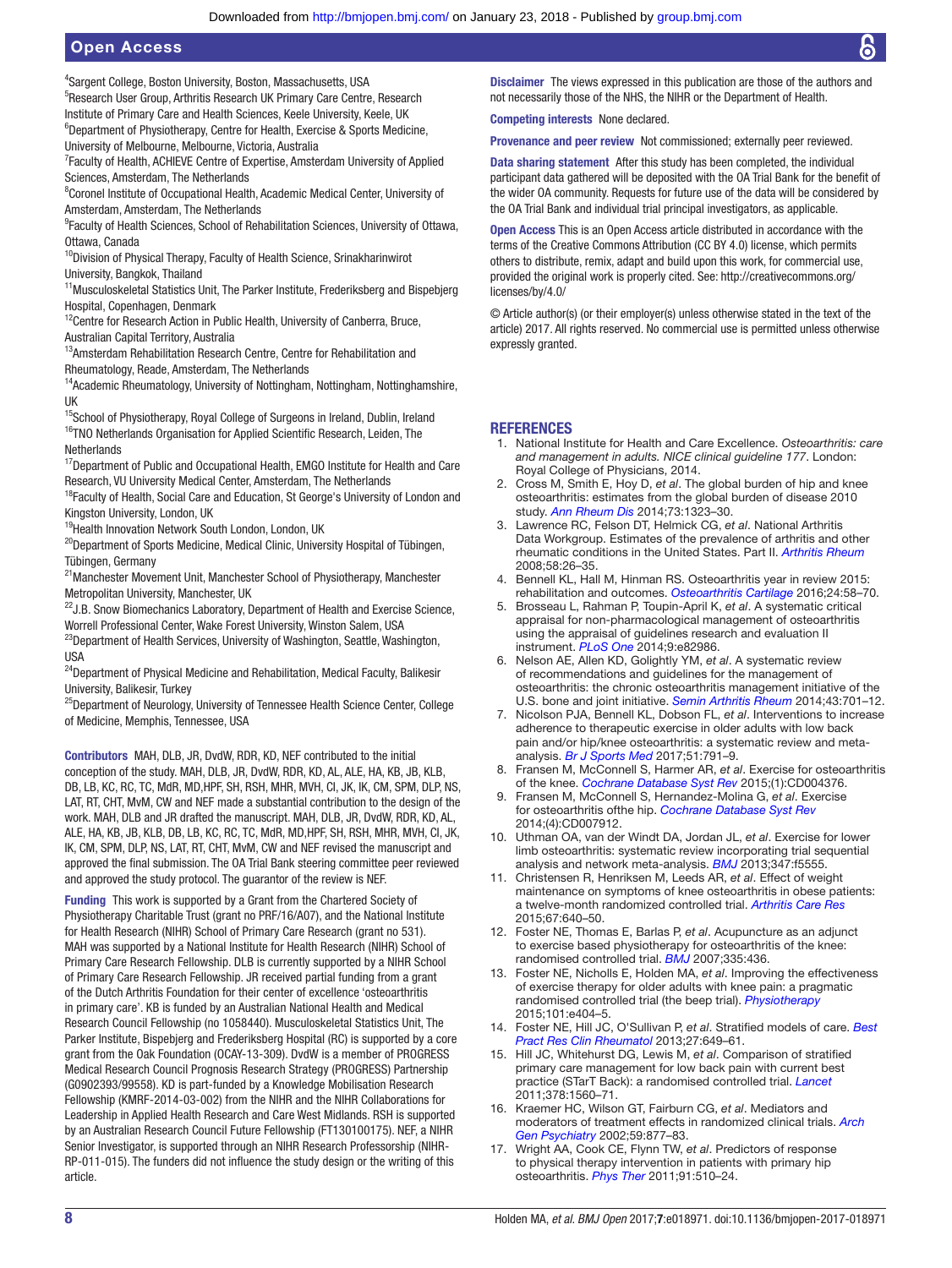- <span id="page-8-0"></span>18. French HP, Galvin R, Cusack T, *et al*. Predictors of short-term outcome to exercise and manual therapy for people with hip osteoarthritis. *[Phys Ther](http://dx.doi.org/10.2522/ptj.20130173)* 2014;94:31–9.
- <span id="page-8-1"></span>19. Bennell KL, Dobson F, Roos EM, *et al*. Influence of biomechanical characteristics on pain and function outcomes from exercise in medial knee osteoarthritis and varus malalignment: exploratory analyses from a randomized controlled trial. *[Arthritis Care Res](http://dx.doi.org/10.1002/acr.22558)* 2015;67:1281–8.
- <span id="page-8-2"></span>20. Kudo M, Watanabe K, Otsubo H, *et al*. Analysis of effectiveness of therapeutic exercise for knee osteoarthritis and possible factors affecting outcome. *[J Orthop Sci](http://dx.doi.org/10.1007/s00776-013-0443-9)* 2013;18:932–9.
- 21. Knoop J, van der Leeden M, Roorda LD, *et al*. Knee joint stabilization therapy in patients with osteoarthritis of the knee and knee instability: subgroup analyses in a randomized, controlled trial. *[J Rehabil Med](http://dx.doi.org/10.2340/16501977-1809)* 2014;46:703–7.
- <span id="page-8-3"></span>22. Knoop J, Dekker J, van der Leeden M, *et al*. Is the severity of knee osteoarthritis on magnetic resonance imaging associated with outcome of exercise therapy? *[Arthritis Care Res](http://dx.doi.org/10.1002/acr.22128)* 2014;66:63–8.
- <span id="page-8-4"></span>23. Foster NE, Thomas E, Hill JC, *et al*. The relationship between patient and practitioner expectations and preferences and clinical outcomes in a trial of exercise and acupuncture for knee osteoarthritis. *[Eur J](http://dx.doi.org/10.1016/j.ejpain.2009.06.010)  [Pain](http://dx.doi.org/10.1016/j.ejpain.2009.06.010)* 2010;14:402–9.
- <span id="page-8-5"></span>24. Sun X, Ioannidis JP, Agoritsas T, *et al*. How to use a subgroup analysis: users' guide to the medical literature. *[JAMA](http://dx.doi.org/10.1001/jama.2013.285063)* 2014;311:405–11.
- <span id="page-8-7"></span>25. Juhl C, Christensen R, Roos EM, *et al*. Impact of exercise type and dose on pain and disability in knee osteoarthritis: a systematic review and meta-regression analysis of randomized controlled trials. *[Arthritis](http://dx.doi.org/10.1002/art.38290) [Rheumatol](http://dx.doi.org/10.1002/art.38290)* 2014;66:622–36.
- <span id="page-8-6"></span>26. Runhaar J, Luijsterburg P, Dekker J, *et al*. Identifying potential working mechanisms behind the positive effects of exercise therapy on pain and function in osteoarthritis; a systematic review. *[Osteoarthritis Cartilage](http://dx.doi.org/10.1016/j.joca.2014.12.027)* 2015;23:1071–82.
- <span id="page-8-8"></span>27. Riley RD, Lambert PC, Abo-Zaid G. Meta-analysis of individual participant data: rationale, conduct, and reporting. *[BMJ](http://dx.doi.org/10.1136/bmj.c221)* 2010;340:c221.
- <span id="page-8-9"></span>28. Tierney JF, Vale C, Riley R, *et al*. Individual Participant Data (IPD) meta-analyses of randomised controlled trials: guidance on their use. *[PLoS Med](http://dx.doi.org/10.1371/journal.pmed.1001855)* 2015;12:e1001855.
- 29. Debray TP, Moons KG, van Valkenhoef G, *et al*. Get real in individual participant data (IPD) meta-analysis: a review of the methodology. *[Res Synth Methods](http://dx.doi.org/10.1002/jrsm.1160)* 2015;6:293–309.
- <span id="page-8-10"></span>30. Stewart LA, Clarke M, Rovers M, *et al*. Preferred Reporting Items for Systematic Review and Meta-Analyses of individual participant data: the PRISMA-IPD Statement. *[JAMA](http://dx.doi.org/10.1001/jama.2015.3656)* 2015;313:1657–65.
- <span id="page-8-11"></span>31. INVOLVE. *Public involvement in research: values and principles framework*. Eastleigh: INVOLVE, 2015.
- <span id="page-8-12"></span>32. van Middelkoop M, Dziedzic KS, Doherty M, *et al*. Individual patient data meta-analysis of trials investigating the effectiveness of intra-articular glucocorticoid injections in patients with knee or hip osteoarthritis: an OA Trial Bank protocol for a systematic review. *[Syst](http://dx.doi.org/10.1186/2046-4053-2-54)  [Rev](http://dx.doi.org/10.1186/2046-4053-2-54)* 2013;2:54.
- 33. van Middelkoop M, Arden NK, Atchia I, *et al*. The OA Trial Bank: meta-analysis of individual patient data from knee and hip osteoarthritis trials show that patients with severe pain exhibit greater benefit from intra-articular glucocorticoids. *[Osteoarthritis Cartilage](http://dx.doi.org/10.1016/j.joca.2016.01.983)* 2016;24:1143–52.
- <span id="page-8-13"></span>34. Ainsworth BE, Haskell WL, Herrmann SD, *et al*. 2011 Compendium of Physical Activities: a second update of codes and MET values. *[Med](http://dx.doi.org/10.1249/MSS.0b013e31821ece12)  [Sci Sports Exerc](http://dx.doi.org/10.1249/MSS.0b013e31821ece12)* 2011;43:1575–81.
- <span id="page-8-14"></span>35. Quicke JG, Foster NE, Thomas MJ, *et al*. Is long-term physical activity safe for older adults with knee pain?: a systematic review. *[Osteoarthritis Cartilage](http://dx.doi.org/10.1016/j.joca.2015.05.002)* 2015;23:1445–56.
- <span id="page-8-15"></span>36. Brosseau L, Taki J, Desjardins B, *et al*. The Ottawa panel clinical practice guidelines for the management of knee osteoarthritis. Part one: introduction, and mind-body exercise programs. *[Clin Rehabil](http://dx.doi.org/10.1177/0269215517691083)* 2017;31:582–95.
- <span id="page-8-16"></span>37. Kontopantelis E, Springate DA, Parisi R, *et al*. Simulation-based power calculations for mixed effects modeling: ipdpower in *Stata*. *[J Stat](http://dx.doi.org/10.18637/jss.v074.i12)  [Softw](http://dx.doi.org/10.18637/jss.v074.i12)* 2016;74:25.
- 38. Hróbjartsson A. Why did it take 19 months to retrieve clinical trial data from a non-profit organisation? *[BMJ](http://dx.doi.org/10.1136/bmj.f6927)* 2013;347:f6927.
- <span id="page-8-17"></span>39. Ahmed I, Sutton AJ, Riley RD. Assessment of publication bias, selection bias, and unavailable data in meta-analyses using individual participant data: a database survey. *[BMJ](http://dx.doi.org/10.1136/bmj.d7762)* 2012;344:d7762.
- <span id="page-8-18"></span>40. Luyten FP, Denti M, Filardo G, *et al*. Definition and classification of early osteoarthritis of the knee. *[Knee Surg Sports Traumatol Arthrosc](http://dx.doi.org/10.1007/s00167-011-1743-2)* 2012;20:401–6.
- <span id="page-8-19"></span>41. Cochrane Musculoskeletal Group. Proposed Outcomes. [http://](http://musculoskeletal.cochrane.org/proposed-outcomes) [musculoskeletal.cochrane.org/proposed-outcomes](http://musculoskeletal.cochrane.org/proposed-outcomes) (accessed 5 May 2017).
- <span id="page-8-20"></span>42. The Cochrane Collaboration. In: Higgins JPT, Green S, eds. Cochrane handbook for systematic reviews of interventions version 5.1.0, 2011. <www.handbook.cochrane.org> (accessed 5 May 2017).
- <span id="page-8-21"></span>43. Hartung J, Knapp G. A refined method for the meta-analysis of controlled clinical trials with binary outcome. *[Stat Med](http://dx.doi.org/10.1002/sim.1009)* 2001;20:3875–89.
- 44. Hartung J, Knapp G. On tests of the overall treatment effect in meta-analysis with normally distributed responses. *[Stat Med](http://dx.doi.org/10.1002/sim.791)* 2001;20:1771–82.
- <span id="page-8-22"></span>45. Quartagno M, Carpenter JR. Multiple imputation for IPD metaanalysis: allowing for heterogeneity and studies with missing covariates. *[Stat Med](http://dx.doi.org/10.1002/sim.6837)* 2016;35:2938–54.
- <span id="page-8-23"></span>46. Carpenter JR, Kenward M. *Multiple imputation and its application*. Chichester: John Wiley & Sons, 2013.
- <span id="page-8-24"></span>47. SAS Institute Inc. *SAS/STAT\_ 9.3 user's guide*. Cary, NC: SAS Institute Inc, 2011.
- <span id="page-8-25"></span>48. StataCorp. *Stata Statistical Software: Release 14*. College Station, TX: StataCorp LP, 2015.
- <span id="page-8-26"></span>49. Jones AP, Riley RD, Williamson PR, *et al*. Meta-analysis of individual patient data versus aggregate data from longitudinal clinical trials. *[Clin Trials](http://dx.doi.org/10.1177/1740774508100984)* 2009;6:16–27.
- <span id="page-8-27"></span>50. Riley RD, Price MJ, Jackson D, *et al*. Multivariate meta-analysis using individual participant data. *[Res Synth Methods](http://dx.doi.org/10.1002/jrsm.1129)* 2015;6:157–74.
- <span id="page-8-28"></span>51. VanderWeele TJ, Vansteelandt S. Mediation Analysis with Multiple Mediators. *[Epidemiol Methods](http://dx.doi.org/10.1515/em-2012-0010)* 2014;2:95–115.
- <span id="page-8-29"></span>52. Sterne JA, Sutton AJ, Ioannidis JP, *et al*. Recommendations for examining and interpreting funnel plot asymmetry in meta-analyses of randomised controlled trials. *[BMJ](http://dx.doi.org/10.1136/bmj.d4002)* 2011;343:d4002.
- <span id="page-8-30"></span>53. Taichman DB, Backus J, Baethge C, *et al*. Sharing clinical trial data: a proposal from the international committee of medical journal editors. *[JAMA](http://dx.doi.org/10.1001/jama.2015.18164)* 2016;315:467–8.
- 54. Menikoff J. Office for Human Research Protections, to ICMJE Secretaira. 2017. accessed 10 July 2017 [http://icmje.org/news-and](http://icmje.org/news-and-editorials/menikoff_icmje_questions_20170307.pdf)[editorials/menikoff\\_icmje\\_questions\\_20170307.pdf](http://icmje.org/news-and-editorials/menikoff_icmje_questions_20170307.pdf)